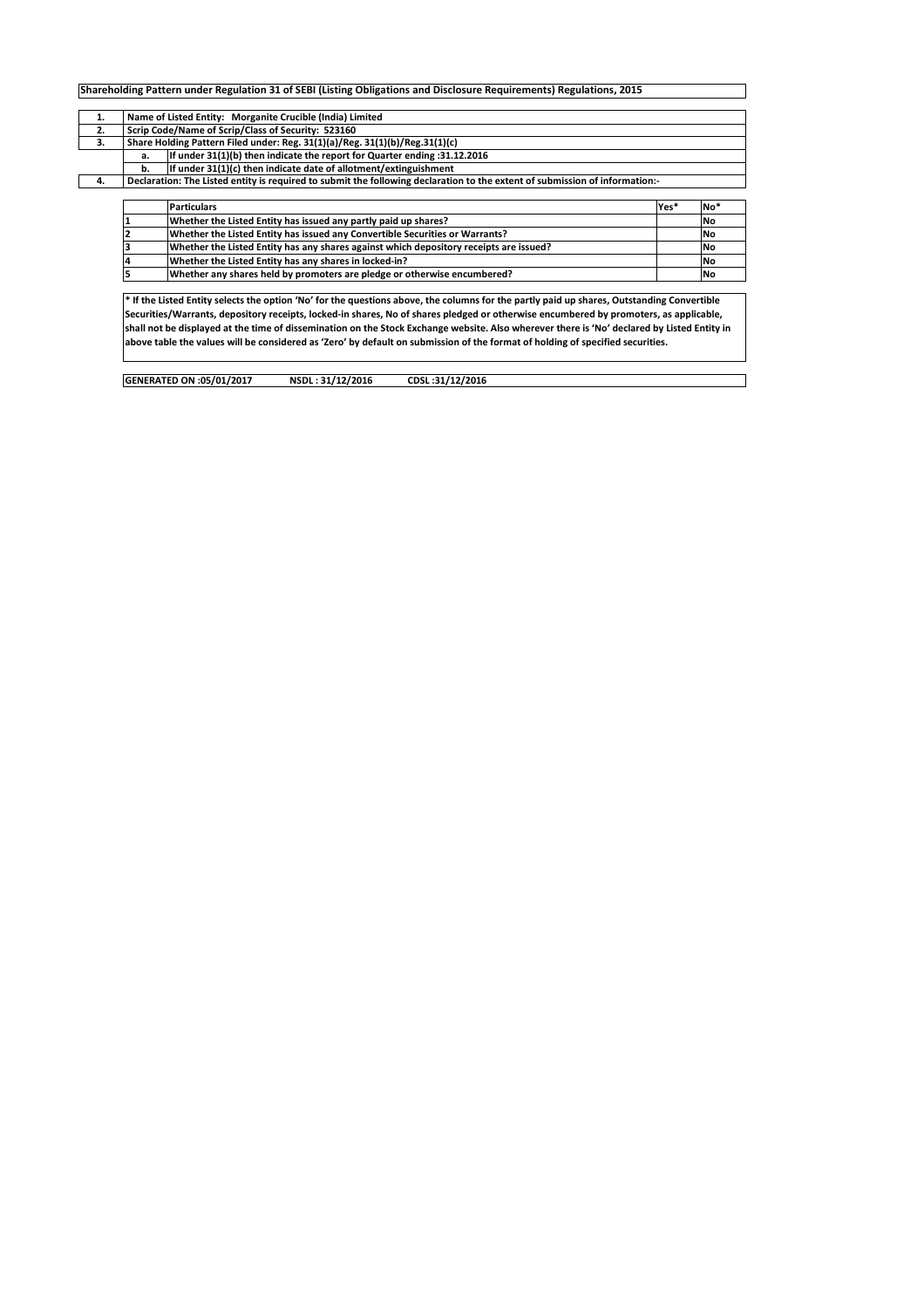|                         | Morganite Crucible (India) Limited<br>Table I - Summary Statement holding of specified securities |         |                                   |         |           |                               |             |                                |                   |                                                          |                 |              |                               |           |               |                               |               |                         |
|-------------------------|---------------------------------------------------------------------------------------------------|---------|-----------------------------------|---------|-----------|-------------------------------|-------------|--------------------------------|-------------------|----------------------------------------------------------|-----------------|--------------|-------------------------------|-----------|---------------|-------------------------------|---------------|-------------------------|
|                         |                                                                                                   |         |                                   |         |           |                               |             |                                |                   |                                                          |                 |              |                               |           |               |                               |               |                         |
|                         |                                                                                                   |         |                                   |         |           |                               | Sharehold   |                                |                   |                                                          |                 | Shares       | ing, as a                     |           |               | <b>Number of Shares</b>       |               |                         |
|                         |                                                                                                   |         |                                   |         |           |                               | ing as a %  |                                |                   |                                                          |                 | Underlyin %  |                               |           |               | pledged or                    |               |                         |
|                         |                                                                                                   |         |                                   |         |           |                               | of total    |                                |                   |                                                          |                 |              | assumine                      |           |               | Number of Locked in otherwise |               |                         |
|                         |                                                                                                   |         |                                   | No. of  | No. of    |                               | no. of      |                                |                   | Number of Voting Rights held in each class of securities | Outstandi full  |              | shares                        |           | encumbered    |                               |               |                         |
|                         |                                                                                                   |         |                                   | Partly  | shares    |                               | shares      |                                |                   |                                                          |                 | conversio    |                               |           |               |                               |               |                         |
|                         |                                                                                                   |         |                                   | paid-up | underlyin |                               |             | (calculate No of Voting Rights |                   |                                                          | convertibl n of |              |                               | As a % of |               | As a % of                     |               |                         |
|                         |                                                                                                   | Nos. of | No. of fully paid equity          |         |           |                               | d as per    |                                |                   |                                                          | Total as a      |              | convertibl                    |           | total         |                               | total         | <b>Number of equity</b> |
|                         |                                                                                                   |         | sharehold up equity shares shares |         |           | Depositor Total nos.          | <b>SCRR</b> |                                |                   |                                                          | % of            | securities e |                               |           | <b>Shares</b> |                               | <b>Shares</b> | shares held in          |
|                         | Category Category of shareholder                                                                  | ers     | held                              | held    |           | y Receipts shares held        | 1957)       | Class eg: X                    | Class eg: y Total |                                                          | $(A+B+C)$       |              | (including securities No. (a) |           | held(b)       | No. (a)                       | held(b)       | dematerialised form     |
|                         | m                                                                                                 | (III)   | (IV)                              | (v)     | (VI)      | (VII) = (IV)+(V)+ (VIII) As a |             |                                |                   | (IX)                                                     |                 | (X)          | $(XI)$ =                      |           | (XII)         |                               | (XIII)        | (XIV)                   |
| (A)                     | Promoter & Promoter Group                                                                         |         | 2100000                           |         |           | 2100000                       | 75          | 2100000                        |                   | 2100000                                                  |                 |              |                               |           |               |                               |               | 1078000                 |
| (B)                     | Public                                                                                            | 2692    | 700000                            |         |           | 700000                        |             | 700000                         |                   | 700000                                                   |                 |              |                               |           |               | <b>OINA</b>                   | <b>NA</b>     | 60519                   |
| $\overline{\text{(c)}}$ | Non Promoter - Non Public                                                                         |         |                                   |         |           |                               |             |                                |                   |                                                          |                 |              |                               |           |               | ONA                           | <b>NA</b>     |                         |
| (C1)                    | <b>Shares Underlying DRs</b>                                                                      |         |                                   |         |           |                               |             |                                |                   |                                                          |                 |              |                               |           |               | ONA                           | <b>NA</b>     |                         |
| (C2)                    | <b>Shares Held By Employee Trust</b>                                                              |         |                                   |         |           |                               |             |                                |                   |                                                          |                 |              |                               |           |               | <b>OINA</b>                   | <b>NA</b>     |                         |
|                         | Total                                                                                             | 2694    | 2800000                           |         |           | 2800000                       | 100         | 2800000                        |                   | 2800000                                                  |                 |              |                               |           |               |                               |               | 1683191                 |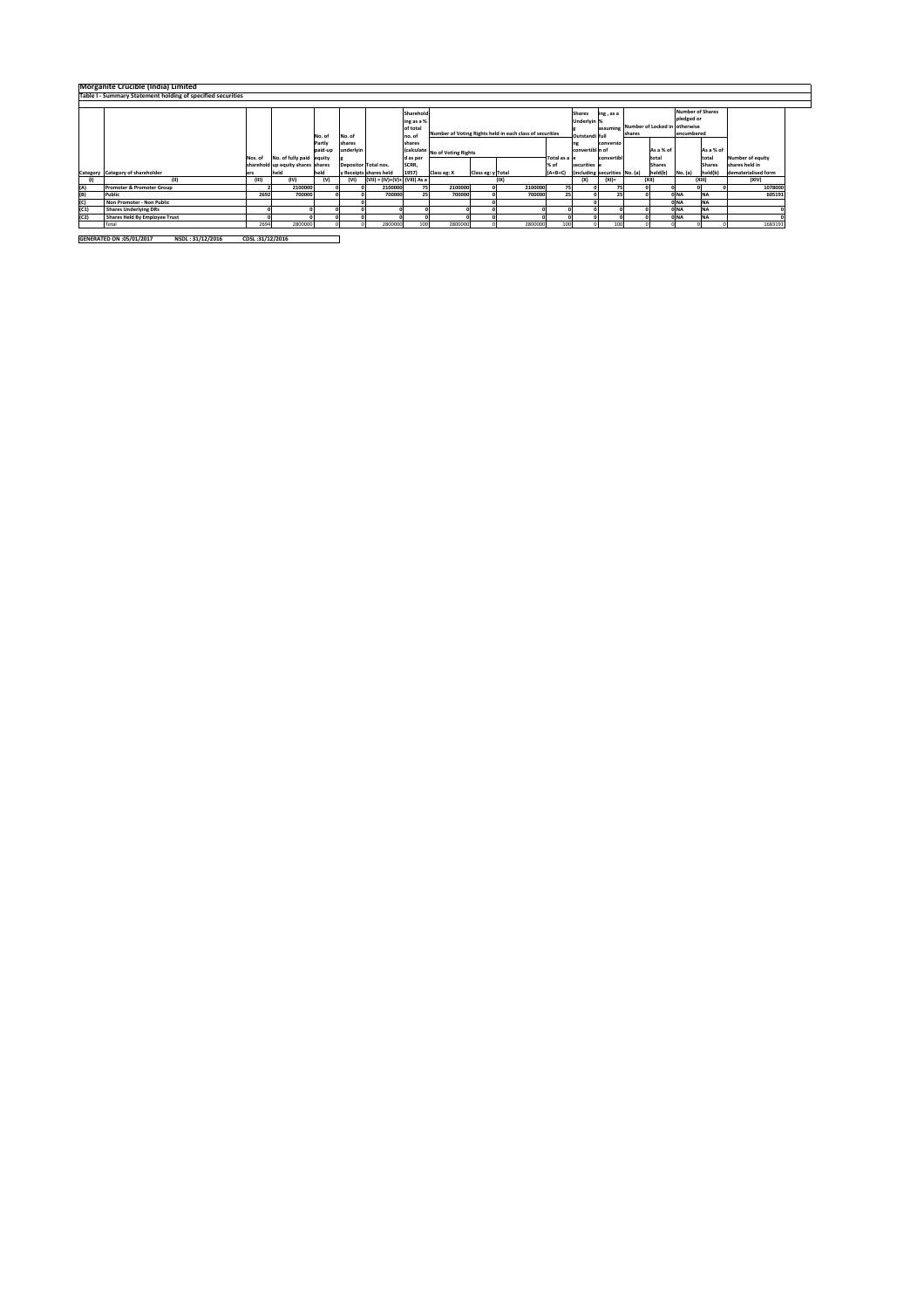|     | Morganite Crucible (India) Limited                                                   |            |         |                            |         |                 |                                  |                    |                                               |                   |         |               |                              |                               |                |                               |                                       |               |                          |
|-----|--------------------------------------------------------------------------------------|------------|---------|----------------------------|---------|-----------------|----------------------------------|--------------------|-----------------------------------------------|-------------------|---------|---------------|------------------------------|-------------------------------|----------------|-------------------------------|---------------------------------------|---------------|--------------------------|
|     | Table II - Statement showing shareholding pattern of the Promoter and Promoter Group |            |         |                            |         |                 |                                  |                    |                                               |                   |         |               |                              |                               |                |                               |                                       |               |                          |
|     |                                                                                      |            |         |                            |         |                 |                                  |                    |                                               |                   |         |               |                              |                               |                |                               |                                       |               |                          |
|     |                                                                                      |            |         |                            |         |                 |                                  | Sharehold<br>ing % | Number of Voting Rights held in each class of |                   |         |               | <b>Shares</b><br>Underlyin % | ing, as a<br>assuming         |                | Number of Locked in otherwise | <b>Number of Shares</b><br>pledged or |               |                          |
|     |                                                                                      |            |         |                            |         | No. of          |                                  |                    | calculated securities                         |                   |         |               | Outstandi full               |                               | <b>Ishares</b> |                               | encumbered                            |               |                          |
|     |                                                                                      |            |         |                            | Partly  | shares          |                                  | as per             |                                               |                   |         |               |                              | conversio                     |                |                               |                                       |               | Number of                |
|     |                                                                                      |            |         |                            | paid-up | underlyin       |                                  | SCRR.              | No of Voting Rights                           |                   |         |               | convertibl n of              |                               |                | As a % of                     |                                       |               | As a % of lequity shares |
|     |                                                                                      |            | Nos. of | No. of fully paid          | equity  |                 |                                  | 1957 As a          |                                               |                   |         | Total as a le |                              | convertibl                    |                | total                         |                                       | total         | held in                  |
|     |                                                                                      |            |         | sharehold up equity shares | shares  |                 | Depositor Total nos. shares % of |                    |                                               |                   |         | % of          | securities                   |                               |                | <b>Shares</b>                 |                                       | <b>Shares</b> | dematerialised           |
|     | Category & Name of the shareholders                                                  | PAN        | ers     | held                       | held    | v Receipts held |                                  |                    | (A+B+C2) Class eg: X                          | Class eg: y Total |         | $(A+B+C)$     |                              | (including securities No. (a) |                | held(b)                       | No. (a)                               | held(b)       | form                     |
|     | (1)                                                                                  | (II)       | (III)   | (IV)                       | (v)     | (VI)            | (VII) = (IV)+(V)+ (VIII) As a    |                    |                                               | (1)               |         |               | (X)                          | $(XI) =$                      |                | (XII)                         |                                       | (XIII)        | (XIV)                    |
|     | Indian                                                                               |            |         |                            |         |                 |                                  |                    |                                               |                   |         |               |                              |                               |                |                               |                                       |               |                          |
| (a) | Individuals / Hindu Undivided Family                                                 |            |         |                            |         |                 |                                  |                    |                                               |                   |         |               |                              |                               |                | $\sqrt{2}$                    |                                       |               |                          |
| (b) | Central Government / State Government(s)                                             |            |         |                            |         |                 |                                  |                    |                                               |                   |         |               |                              |                               |                |                               |                                       |               |                          |
| (c) | <b>Financial Institutions / Banks</b>                                                |            |         |                            |         |                 |                                  |                    |                                               |                   |         |               |                              |                               |                |                               |                                       |               | $\Omega$                 |
| (d) | Any Other (Specify)                                                                  |            |         |                            |         |                 |                                  |                    |                                               |                   |         |               |                              |                               |                |                               |                                       |               | $\Omega$                 |
|     | Sub Total (A)(1)                                                                     |            |         |                            |         |                 |                                  |                    |                                               |                   |         |               |                              |                               |                |                               |                                       |               |                          |
|     | Foreign                                                                              |            |         |                            |         |                 |                                  |                    |                                               |                   |         |               |                              |                               |                |                               |                                       |               |                          |
| (a) | Individuals (Non-Resident Individuals / Foreign Individuals)                         |            |         |                            |         |                 |                                  |                    |                                               |                   |         |               |                              |                               |                |                               |                                       |               |                          |
| (b) | Government                                                                           |            |         |                            |         | n               |                                  | n                  |                                               |                   |         |               |                              |                               |                |                               |                                       |               | $\Omega$                 |
| (c) | Institutions                                                                         |            |         |                            |         |                 |                                  | n                  |                                               |                   |         |               |                              |                               |                |                               |                                       |               | $\Omega$                 |
| (d) | <b>Foreign Portfolio Investor</b>                                                    |            |         |                            |         |                 |                                  |                    |                                               |                   |         |               |                              |                               |                |                               |                                       |               |                          |
| (e) | Any Other (Specify)                                                                  |            |         | 2100000                    |         |                 | 2100000                          | 75                 | 2100000                                       |                   | 2100000 | 75            |                              | 75                            |                |                               |                                       |               | 1078000                  |
|     | <b>Bodies Corporate</b>                                                              |            |         | 2100000                    |         |                 | 2100000                          | 75                 | 2100000                                       |                   | 2100000 | 75            |                              | 75                            |                |                               |                                       |               | 1078000                  |
|     | Morganite Crucible Limited                                                           | AAFCM2592M |         | 1078000                    |         |                 | 1078000                          | 38.5               | 1078000                                       |                   | 1078000 | 38.5          |                              | 38.5                          |                |                               |                                       |               | 1078000                  |
|     | Morgan Terrassen Bv                                                                  |            |         | 1022000                    |         |                 | 1022000                          | 36.5               | 1022000                                       |                   | 1022000 | 36.5          |                              | 36.5                          |                |                               |                                       |               | $\theta$                 |
|     | Sub Total (A)(2)                                                                     |            |         | 2100000                    |         |                 | 2100000                          | 75                 | 2100000                                       |                   | 2100000 | 75            |                              | 75                            |                |                               |                                       |               | 1078000                  |
|     | Total Shareholding Of Promoter And Promoter Group (A)=<br>$(A)(1)+(A)(2)$            |            |         | 2100000                    |         |                 | 2100000                          | 75                 | 2100000                                       |                   | 2100000 | 75            |                              | 75                            |                | $\Omega$                      |                                       |               | 1078000                  |

Details of Shares which remain undaimed may be given hear along with details such as number of shareholders, outstanding shares held in demat/unclaimed suspense account, voting rights which are frozen etc.

**Note :**

(1) PAN would not be displayed on website of Stock Exchange(s)<br>(2) The term 'Encumbrance' has the same meaning as assigned under regulation 28(3) of SEBI (Substantial Acquisition of Shares and Takeovers) Regulations, 2011.

**GENERATED ON :05/01/2017 NSDL : 31/12/2016 CDSL :31/12/2016**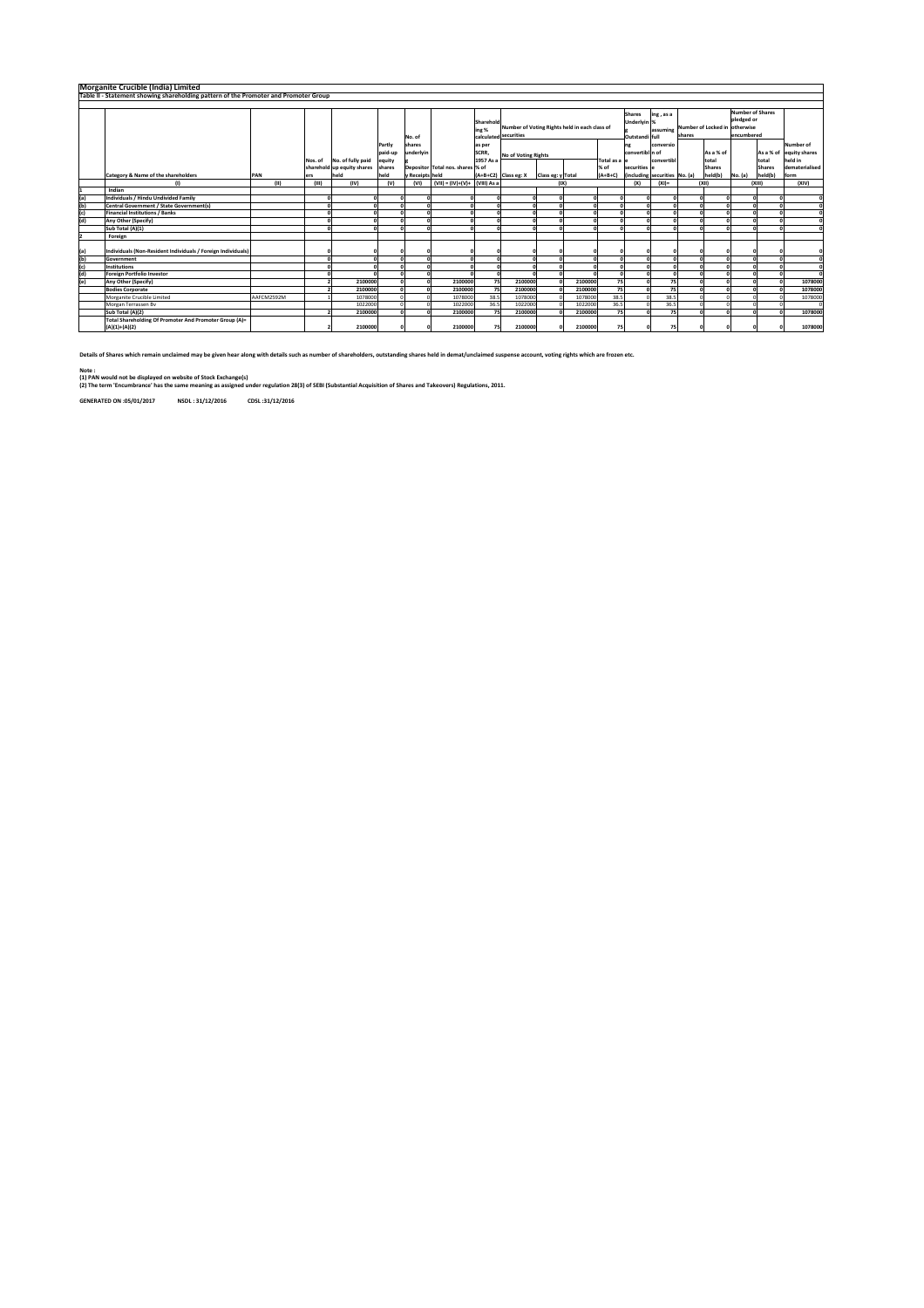|     | Morganite Crucible (India) Limited                                           |        |                         |                                 |                   |                      |                        |                                  |                                                             |                   |                                                |                       |                                         |                               |                                                     |               |                                    |                        |                            |
|-----|------------------------------------------------------------------------------|--------|-------------------------|---------------------------------|-------------------|----------------------|------------------------|----------------------------------|-------------------------------------------------------------|-------------------|------------------------------------------------|-----------------------|-----------------------------------------|-------------------------------|-----------------------------------------------------|---------------|------------------------------------|------------------------|----------------------------|
|     | Table III - Statement showing shareholding pattern of the Public shareholder |        |                         |                                 |                   |                      |                        |                                  |                                                             |                   |                                                |                       |                                         |                               |                                                     |               |                                    |                        |                            |
|     |                                                                              |        |                         |                                 |                   |                      |                        |                                  |                                                             |                   |                                                |                       |                                         |                               |                                                     |               |                                    |                        |                            |
|     |                                                                              | No. of |                         |                                 |                   |                      |                        | Sharehold<br>ing %<br>calculated | Number of Voting Rights held in each class of<br>securities |                   | <b>Shares</b><br>Underlyin %<br>Outstandi full | ing, as a<br>assuming | Number of Locked in otherwise<br>shares |                               | <b>Number of Shares</b><br>pledged or<br>encumbered |               |                                    |                        |                            |
|     |                                                                              |        |                         |                                 | Partly<br>paid-up | shares<br>underlyin  |                        | as per<br>SCRR,                  |                                                             |                   |                                                |                       | ng<br>convertibl n of                   | conversio                     |                                                     | As a % of     |                                    | As a % of              | Number of<br>equity shares |
|     |                                                                              |        | Nos. of                 | No. of fully                    | equity            |                      |                        | 1957 As a                        | <b>No of Voting Rights</b>                                  |                   |                                                | Total as a            |                                         | convertibl                    |                                                     | total         |                                    | total                  | held in                    |
|     |                                                                              |        |                         | sharehold paid up equity shares |                   |                      | Depositor Total nos.   | % of                             |                                                             |                   |                                                | % of                  | securities e                            |                               |                                                     | <b>Shares</b> |                                    | <b>Shares</b>          | dematerialised             |
|     | Category & Name of the shareholders                                          | PAN    | ers                     | shares held                     | held              |                      | y Receipts shares held |                                  | A+B+C2) Class eg: X                                         | Class eg: y Total |                                                | $(A+B+C)$             |                                         | (including securities No. (a) |                                                     | held(b)       | No. (a)                            | held(b)                | form                       |
|     | (1)                                                                          | (III)  | (III)                   | (IV)                            | (V)               | (VI)                 | $(VII) =$              | (VIII) As a                      |                                                             | (IX)              |                                                |                       | (X)                                     | $(XI)$ =                      |                                                     | (X  )         |                                    | (XIII)                 | (XIV)                      |
|     | Institutions                                                                 |        |                         |                                 |                   |                      |                        |                                  |                                                             |                   |                                                |                       |                                         |                               |                                                     |               |                                    |                        |                            |
| (a) | <b>Mutual Fund</b>                                                           |        | $\Omega$                | n                               |                   | $\sqrt{2}$           |                        | $\Omega$                         |                                                             |                   | $\sqrt{2}$                                     |                       |                                         | $\Omega$                      | $\sqrt{2}$                                          |               | <b>ONA</b>                         | <b>NA</b>              | c                          |
| (b) | <b>Venture Capital Funds</b>                                                 |        | $\mathbf{a}$            |                                 |                   |                      |                        | $\Omega$                         |                                                             |                   |                                                |                       |                                         | $\Omega$                      |                                                     |               | 0 <sub>NA</sub>                    | <b>NA</b>              | ¢                          |
| (c) | <b>Alternate Investment Funds</b>                                            |        | $\Omega$                |                                 |                   | $\Omega$             |                        | $\Omega$                         |                                                             |                   | $\sqrt{2}$                                     | r                     |                                         | $\Omega$                      |                                                     |               | ONA                                | <b>NA</b>              | ¢                          |
| (d) | <b>Foreign Venture Capital Investors</b>                                     |        | 0                       | n                               |                   | $\Omega$             |                        | $\mathbf{a}$                     |                                                             |                   | $\sqrt{2}$                                     | $\sqrt{2}$            | c                                       | $\Omega$                      |                                                     |               | 0 <sub>NA</sub>                    | <b>NA</b>              | $\epsilon$                 |
| (e) | <b>Foreign Portfolio Investor</b>                                            |        | $\mathbf{1}$            | 23309                           |                   |                      | 23309                  | 0.8325                           | 23309                                                       |                   | 23309                                          | 0.8325                |                                         | 0.8325                        |                                                     |               | 0 <sub>NA</sub>                    | <b>NA</b>              | 23309                      |
| (f) | <b>Financial Institutions / Banks</b>                                        |        | $\overline{\mathbf{z}}$ | 600                             |                   |                      | 600                    | 0.0214                           | 600                                                         |                   | 600                                            | 0.0214                |                                         | 0.0214                        |                                                     |               | 0 <sub>NA</sub>                    | <b>NA</b>              | 100                        |
| (g) | <b>Insurance Companies</b>                                                   |        |                         |                                 |                   |                      |                        |                                  |                                                             |                   |                                                |                       |                                         | n                             |                                                     |               | 0 <sub>NA</sub>                    | <b>NA</b>              | ¢                          |
| (h) | <b>Provident Funds/ Pension Funds</b>                                        |        | $\Omega$                |                                 |                   | $\Omega$             |                        | $\Omega$                         |                                                             |                   | $\Omega$                                       | c                     |                                         | $\Omega$                      |                                                     |               | ONA                                | <b>NA</b>              | ¢                          |
| (i) | Any Other (Specify)                                                          |        | 0                       | $\Omega$                        |                   | $\Omega$             |                        | $\Omega$                         |                                                             |                   | $\sqrt{2}$                                     | c                     | C                                       | $\Omega$                      |                                                     |               | 0 <sub>NA</sub>                    | <b>NA</b>              | $\epsilon$                 |
|     | Sub Total (B)(1)                                                             |        | $\overline{\mathbf{z}}$ | 23909                           |                   |                      | 23909                  | 0.8539                           | 23909                                                       |                   | 23909                                          | 0.8539                |                                         | 0.8539                        |                                                     |               | 0 <sub>NA</sub>                    | <b>NA</b>              | 23409                      |
|     | Central Government/ State Government(s)/                                     |        |                         |                                 |                   |                      |                        |                                  |                                                             |                   |                                                |                       |                                         |                               |                                                     |               |                                    |                        |                            |
|     | <b>President of India</b>                                                    |        |                         |                                 |                   |                      |                        |                                  |                                                             |                   |                                                |                       |                                         |                               |                                                     |               |                                    |                        |                            |
|     | Sub Total (B)(2)                                                             |        | 0                       | $\sqrt{2}$                      |                   | 0<br>0               | $\Omega$               | $\mathbf 0$                      |                                                             | $\Omega$          | ΩI                                             | $\sqrt{2}$            | $\sqrt{2}$                              | $\Omega$                      | $\Omega$                                            |               | 0 <sub>NA</sub>                    | <b>NA</b>              | ¢                          |
|     | <b>Non-Institutions</b>                                                      |        |                         |                                 |                   |                      |                        |                                  |                                                             |                   |                                                |                       |                                         |                               |                                                     |               |                                    |                        |                            |
| (a) | <b>Individuals</b>                                                           |        |                         | $\sqrt{2}$                      | $\sqrt{2}$        |                      |                        |                                  |                                                             |                   |                                                |                       |                                         |                               |                                                     |               | <b>NA</b>                          | <b>NA</b>              |                            |
|     | i. Individual shareholders holding nominal                                   |        |                         |                                 |                   |                      |                        |                                  |                                                             |                   |                                                |                       |                                         |                               |                                                     |               |                                    |                        |                            |
|     | share capital up to Rs. 2 lakhs.                                             |        | 2471                    | 603466                          |                   |                      | 603466                 | 21.5524                          | 603466                                                      |                   | 603466                                         | 21.5524               | n                                       | 21.5524                       |                                                     |               | 0 <sub>NA</sub>                    | <b>NA</b>              | 509457                     |
|     | ii. Individual shareholders holding nominal                                  |        |                         |                                 |                   |                      |                        |                                  |                                                             |                   |                                                |                       |                                         |                               |                                                     |               |                                    |                        |                            |
|     | share capital in excess of Rs. 2 lakhs.                                      |        | n                       |                                 |                   |                      |                        |                                  |                                                             |                   |                                                |                       |                                         |                               |                                                     |               | 0 <sub>NA</sub>                    | <b>NA</b>              |                            |
| (b) | <b>NBFCs registered with RBI</b>                                             |        | $\mathbf{a}$            | n                               |                   |                      |                        | $\Omega$                         |                                                             |                   |                                                |                       |                                         | $\Omega$                      |                                                     |               | 0 <sub>NA</sub>                    | <b>NA</b>              | ¢                          |
| (c) | <b>Employee Trusts</b>                                                       |        | n                       |                                 |                   |                      |                        | $\Omega$                         |                                                             |                   |                                                |                       |                                         | $\sqrt{2}$                    |                                                     |               | 0 <sub>NA</sub>                    | <b>NA</b>              |                            |
|     | <b>Overseas Depositories(holding DRs) (balancing</b>                         |        |                         |                                 |                   |                      |                        |                                  |                                                             |                   |                                                |                       |                                         |                               |                                                     |               |                                    |                        |                            |
| (d) | figure)                                                                      |        | $\Omega$                |                                 | $\sqrt{2}$        | o                    |                        |                                  |                                                             |                   |                                                |                       | f.                                      |                               | $\sqrt{2}$                                          |               | 0 <sub>NA</sub>                    | <b>NA</b>              | ¢                          |
| (e) | Any Other (Specify)<br><b>Hindu Undivided Family</b>                         |        | 218<br>110              | 72625<br>28501                  |                   | $\mathbf{o}$         | 72625<br>28501         | 2.5938<br>1.0179                 | 72625<br>28501                                              |                   | 72625<br>28501                                 | 2.5938<br>1,0179      |                                         | 2.5938<br>1.0179              |                                                     |               | 0 <sub>NA</sub><br>ONA             | <b>NA</b><br><b>NA</b> | 72325<br>28501             |
|     |                                                                              |        |                         |                                 |                   |                      |                        | 0.1239                           | 3470                                                        |                   |                                                |                       |                                         |                               |                                                     |               | 0 <sub>NA</sub>                    |                        |                            |
|     | Non Resident Indians (Non Repat)                                             |        | 13                      | 3470                            |                   | $\Omega$<br>$\Omega$ | 3470                   |                                  |                                                             |                   | 3470                                           | 0.1239                |                                         | 0.1239                        | $\Omega$                                            |               |                                    | <b>NA</b>              | 3270                       |
|     | <b>Non Resident Indians (Repat)</b>                                          |        | 25<br>22                | 10493<br>2895                   |                   | $\sqrt{2}$           | 10493<br>2895          | 0.3748<br>0.1034                 | 10493<br>2895                                               |                   | 10493<br>2895                                  | 0.3748<br>0.1034      |                                         | 0.3748<br>0.1034              | $\Omega$<br>$\Omega$                                |               | 0 <sub>NA</sub><br>0 <sub>NA</sub> | <b>NA</b><br><b>NA</b> | 10493<br>2895              |
|     | <b>Clearing Member</b><br><b>Bodies Corporate</b>                            |        | 48                      | 27266                           |                   | $\Omega$             | 27266                  | 0.9738                           | 27266                                                       |                   | 27266                                          | 0.9738                |                                         | 0.9738                        | $\Omega$                                            |               | ONA                                | <b>NA</b>              | 27166                      |
|     | Sub Total (B)(3)                                                             |        | 2689                    | 676091                          |                   |                      | 676091                 | 24.1461                          | 676091                                                      |                   | 676091                                         | 24.1461               |                                         | 24.1461                       |                                                     |               | ONA                                | <b>NA</b>              | 581782                     |
|     | <b>Total Public Shareholding (B)=</b>                                        |        |                         |                                 |                   |                      |                        |                                  |                                                             |                   |                                                |                       |                                         |                               |                                                     |               |                                    |                        |                            |
|     | $(B)(1)+(B)(2)+(B)(3)$                                                       |        | 2692                    | 700000                          | $\Omega$          | O                    | 700000                 | 25                               | 700000                                                      |                   | 700000                                         | 25                    | O                                       | 25                            | $\Omega$                                            |               | <b>ONA</b>                         | <b>NA</b>              | 605191                     |

**cert including their Shareholding (No. and %):**<br>No. of Shares<br>**including no. of** the shareholders acting as persons in Cor<br>No. of shareholders<br><u>No.</u>

Detalis of Shares which remain unclaimed may be given hear along with details such as number of shareholders, outstanding shares held in demat/unclaimed suspense account, voting rights which are<br>frozen etc.

**Note : (1) PAN would not be displayed on website of Stock Exchange(s).**

(2) The above format needs to disclose name of all holders holding more than 1% of total number of shares<br>(3) W.r.t. the information pertaining to Depository Receipts, the same may be disclosed in the respective columns to

**GENERATED ON :05/01/2017 NSDL : 31/12/2016 CDSL :31/12/2016**